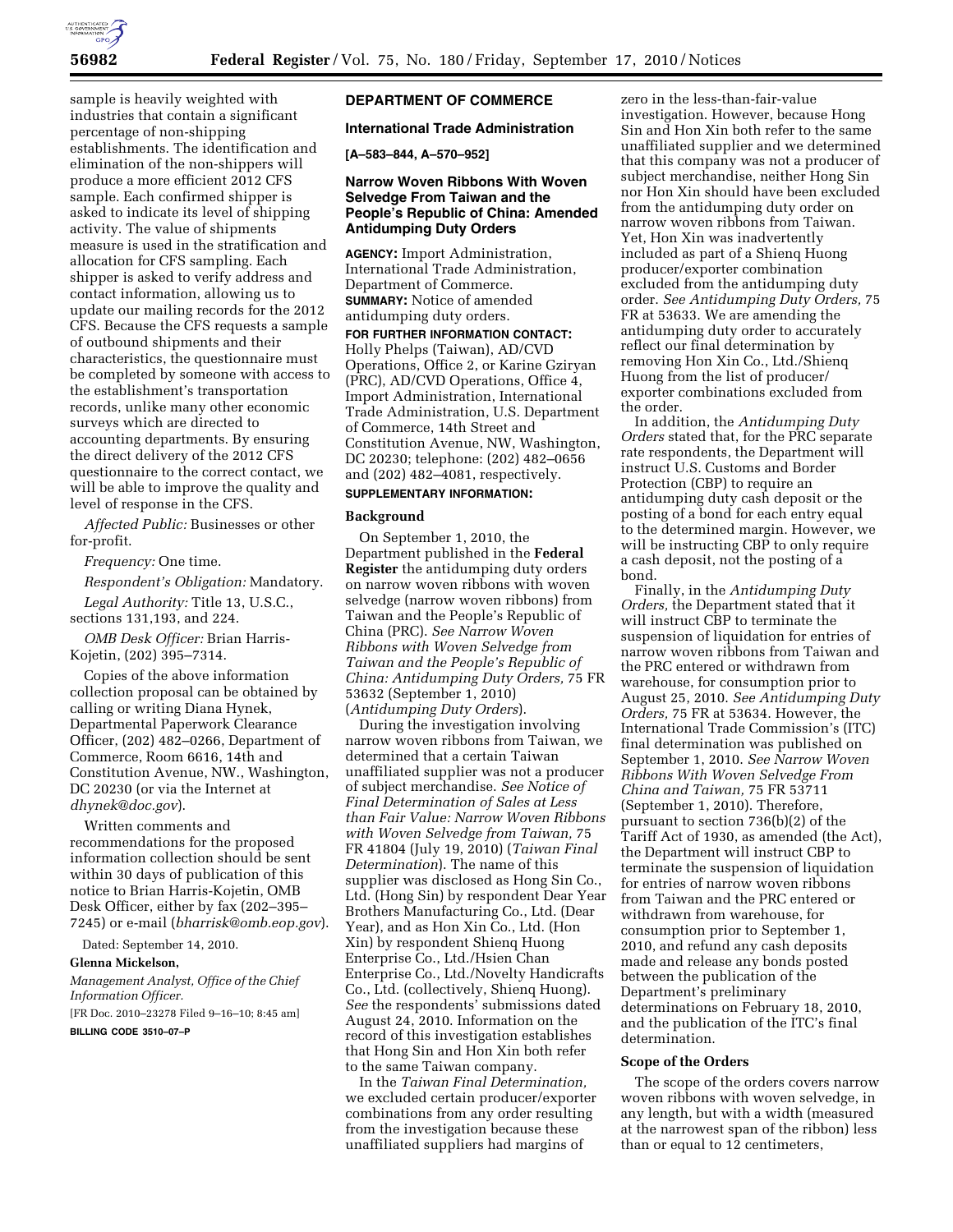composed of, in whole or in part, manmade fibers (whether artificial or synthetic, including but not limited to nylon, polyester, rayon, polypropylene, and polyethylene teraphthalate), metal threads and/or metalized yarns, or any combination thereof. Narrow woven ribbons subject to the orders may:

• Also include natural or other nonman-made fibers;

• Be of any color, style, pattern, or weave construction, including but not limited to single-faced satin, doublefaced satin, grosgrain, sheer, taffeta, twill, jacquard, or a combination of two or more colors, styles, patterns, and/or weave constructions;

• Have been subjected to, or composed of materials that have been subjected to, various treatments, including but not limited to dyeing, printing, foil stamping, embossing, flocking, coating, and/or sizing;

• Have embellishments, including but not limited to appliqué, fringes, embroidery, buttons, glitter, sequins, laminates, and/or adhesive backing;

• Have wire and/or monofilament in, on, or along the longitudinal edges of the ribbon;

• Have ends of any shape or dimension, including but not limited to straight ends that are perpendicular to the longitudinal edges of the ribbon, tapered ends, flared ends or shaped ends, and the ends of such woven ribbons may or may not be hemmed;

• Have longitudinal edges that are straight or of any shape, and the longitudinal edges of such woven ribbon may or may not be parallel to each other;

• Consist of such ribbons affixed to like ribbon and/or cut-edge woven ribbon, a configuration also known as an ''ornamental trimming;''

• Be wound on spools; attached to a card; hanked (*i.e.,* coiled or bundled); packaged in boxes, trays or bags; or configured as skeins, balls, bateaus or folds; and/or

• Be included within a kit or set such as when packaged with other products, including but not limited to gift bags, gift boxes and/or other types of ribbon.

Narrow woven ribbons subject to the orders include all narrow woven fabrics, tapes, and labels that fall within this written description of the scope of these antidumping duty orders.

Excluded from the scope of the orders are the following:

(1) Formed bows composed of narrow woven ribbons with woven selvedge;

(2) ''Pull-bows'' (*i.e.,* an assemblage of ribbons connected to one another, folded flat and equipped with a means to form such ribbons into the shape of a bow by pulling on a length of material affixed to such assemblage) composed of narrow woven ribbons;

(3) Narrow woven ribbons comprised at least 20 percent by weight of elastomeric yarn (*i.e.,* filament yarn, including monofilament, of synthetic textile material, other than textured yarn, which does not break on being extended to three times its original length and which returns, after being extended to twice its original length, within a period of five minutes, to a length not greater than one and a half times its original length as defined in the Harmonized Tariff Schedule of the United States (HTSUS), Section XI, Note 13) or rubber thread;

(4) Narrow woven ribbons of a kind used for the manufacture of typewriter or printer ribbons;

(5) Narrow woven labels and apparel tapes, cut-to-length or cut-to-shape, having a length (when measured across the longest edge-to-edge span) not exceeding eight centimeters;

(6) Narrow woven ribbons with woven selvedge attached to and forming the handle of a gift bag;

(7) Cut-edge narrow woven ribbons formed by cutting broad woven fabric into strips of ribbon, with or without treatments to prevent the longitudinal edges of the ribbon from fraying (such as by merrowing, lamination, sonobonding, fusing, gumming or waxing), and with or without wire running lengthwise along the longitudinal edges of the ribbon;

(8) Narrow woven ribbons comprised at least 85 percent by weight of threads having a denier of 225 or higher;

(9) Narrow woven ribbons constructed from pile fabrics (*i.e.,* fabrics with a surface effect formed by tufts or loops of yarn that stand up from the body of the fabric);

(10) Narrow woven ribbon affixed (including by tying) as a decorative detail to non-subject merchandise, such as a gift bag, gift box, gift tin, greeting card or plush toy, or affixed (including by tying) as a decorative detail to packaging containing non-subject merchandise;

(11) Narrow woven ribbon that is (a) affixed to non-subject merchandise as a working component of such non-subject merchandise, such as where narrow woven ribbon comprises an apparel trimming, book marker, bag cinch, or part of an identity card holder, or (b) affixed (including by tying) to nonsubject merchandise as a working component that holds or packages such non-subject merchandise or attaches packaging or labeling to such nonsubject merchandise, such as a ''belly band'' around a pair of pajamas, a pair of socks or a blanket;

(12) Narrow woven ribbon(s) comprising a belt attached to and imported with an item of wearing apparel, whether or not such belt is removable from such item of wearing apparel; and

(13) Narrow woven ribbon(s) included with non-subject merchandise in kits, such as a holiday ornament craft kit or a scrapbook kit, in which the individual lengths of narrow woven ribbon(s) included in the kit are each no greater than eight inches, the aggregate amount of narrow woven ribbon(s) included in the kit does not exceed 48 linear inches, none of the narrow woven ribbon(s) included in the kit is on a spool, and the narrow woven ribbon(s) is only one of multiple items included in the kit.

The merchandise subject to these orders is classifiable under the HTSUS statistical categories 5806.32.1020; 5806.32.1030; 5806.32.1050 and 5806.32.1060. Subject merchandise also may enter under subheadings 5806.31.00; 5806.32.20; 5806.39.20; 5806.39.30; 5808.90.00; 5810.91.00; 5810.99.90; 5903.90.10; 5903.90.25; 5907.00.60; and 5907.00.80 and under statistical categories 5806.32.1080; 5810.92.9080; 5903.90.3090; and 6307.90.9889. The HTSUS statistical categories and subheadings are provided for convenience and customs purposes; however, the written description of the merchandise covered by these orders is dispositive.

### **Amended Antidumping Duty Orders**

On August 25, 2010, in accordance with section 735(d) of the Act, the ITC notified the Department of its final determination that an industry in the United States is threatened with material injury within the meaning of section  $735(b)(1)(A)(ii)$  of the Act by reason of less-than-fair-value imports of narrow woven ribbons from Taiwan and the PRC. Therefore, in accordance with section 736(a)(1) of the Act, the Department will direct CBP to assess, upon further instruction by the Department, antidumping duties equal to the amount by which the normal value of the merchandise exceeds the U.S. price of the merchandise for all relevant entries of narrow woven ribbons from Taiwan and the PRC, except for imports of narrow woven ribbons from those combinations of producers and exporters identified below:1

<sup>1</sup>We note that Shienq Huong has not disclosed for the public record the name of a certain unaffiliated supplier. Therefore, upon public disclosure of this information to the Department, we will notify CBP that Shienq Huong's exports of merchandise produced by this unaffiliated Continued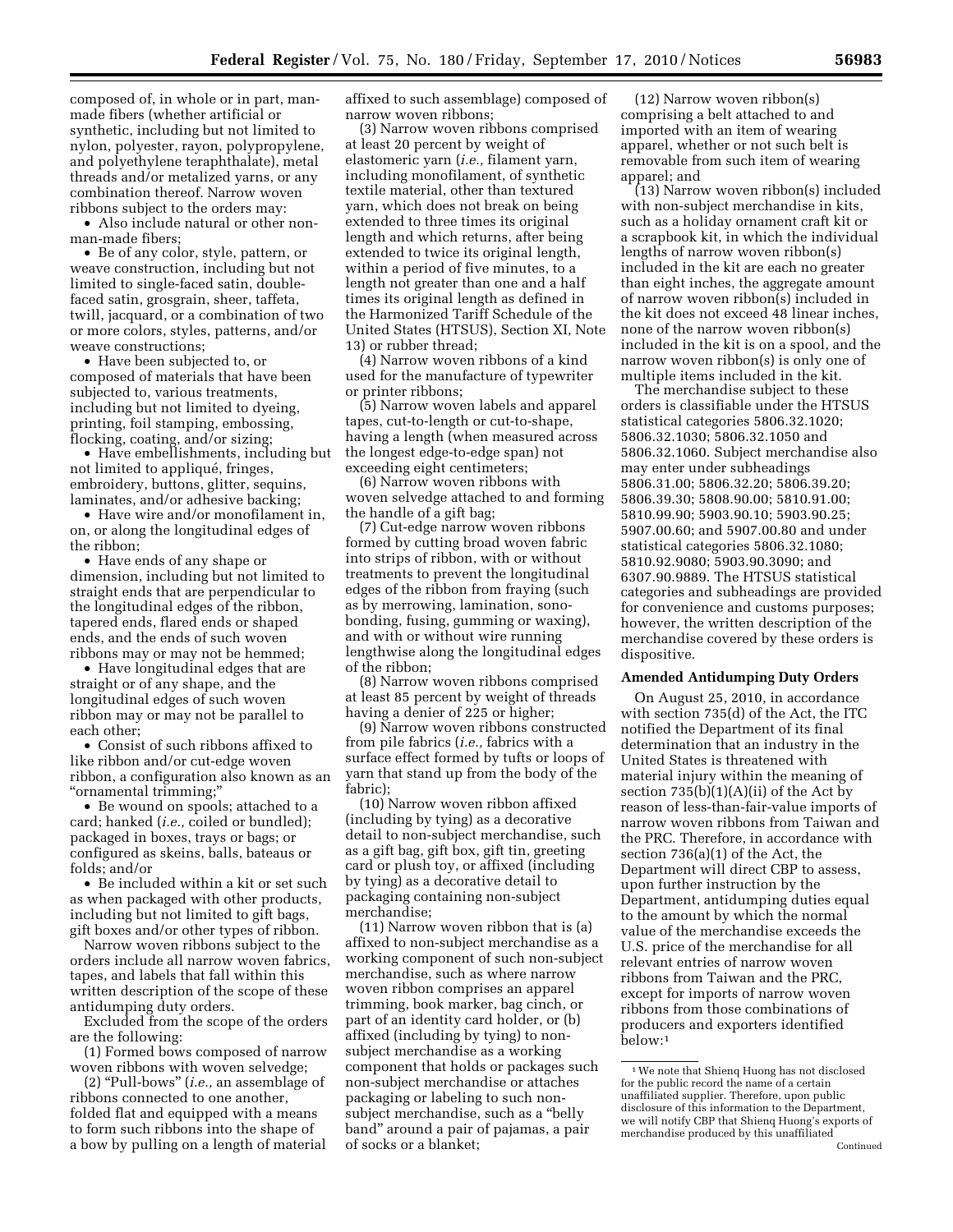| Exporter                                                                                       | Producer                                                                                                                        |  |
|------------------------------------------------------------------------------------------------|---------------------------------------------------------------------------------------------------------------------------------|--|
| Taiwan                                                                                         |                                                                                                                                 |  |
|                                                                                                | Dear Year Brothers Manufacturing<br>Co., Ltd.                                                                                   |  |
|                                                                                                | Fool Shing Enterprise Co., Ltd.                                                                                                 |  |
| Shieng Huong Enterprise Co., Ltd./Hsien Chan Enterprise Co., Ltd./Novelty Handicrafts Co., Ltd | Hong Tai Enterprise.<br>Shieng Huong Enterprise Co., Ltd./<br>Hsien Chan Enterprise Co., Ltd./<br>Novelty Handicrafts Co., Ltd. |  |
| Shieng Huong Enterprise Co., Ltd./Hsien Chan Enterprise Co., Ltd./Novelty Handicrafts Co., Ltd | Boa Shun Enterprise Co., Ltd.                                                                                                   |  |
| Shienq Huong Enterprise Co., Ltd./Hsien Chan Enterprise Co., Ltd./Novelty Handicrafts Co., Ltd | Chi Hua Textile Corporate Ltd.                                                                                                  |  |
| Shieng Huong Enterprise Co., Ltd./Hsien Chan Enterprise Co., Ltd./Novelty Handicrafts Co., Ltd | Chieng Xin Enterprise Co., Ltd.                                                                                                 |  |
| Shieng Huong Enterprise Co., Ltd./Hsien Chan Enterprise Co., Ltd./Novelty Handicrafts Co., Ltd | Ching Yu Weaving String Corp.                                                                                                   |  |
| Shieng Huong Enterprise Co., Ltd./Hsien Chan Enterprise Co., Ltd./Novelty Handicrafts Co., Ltd | Done Hong Enterprise Co., Ltd.                                                                                                  |  |
| Shieng Huong Enterprise Co., Ltd./Hsien Chan Enterprise Co., Ltd./Novelty Handicrafts Co., Ltd | Guang Xing Zhi Zao Enterprise Co.,<br>Ltd.                                                                                      |  |
| Shieng Huong Enterprise Co., Ltd./Hsien Chan Enterprise Co., Ltd./Novelty Handicrafts Co., Ltd | Hang-Liang Company.                                                                                                             |  |
| Shieng Huong Enterprise Co., Ltd./Hsien Chan Enterprise Co., Ltd./Novelty Handicrafts Co., Ltd | Hong-Tai Company.                                                                                                               |  |
| Shienq Huong Enterprise Co., Ltd./Hsien Chan Enterprise Co., Ltd./Novelty Handicrafts Co., Ltd | Hua Yi Enterprise Co., Ltd.                                                                                                     |  |
| Shieng Huong Enterprise Co., Ltd./Hsien Chan Enterprise Co., Ltd./Novelty Handicrafts Co., Ltd | Hung Cheng Enterprises Co., Ltd.                                                                                                |  |
| Shienq Huong Enterprise Co., Ltd./Hsien Chan Enterprise Co., Ltd./Novelty Handicrafts Co., Ltd | Hung Ching Enterprise Co., Ltd.                                                                                                 |  |
| Shienq Huong Enterprise Co., Ltd./Hsien Chan Enterprise Co., Ltd./Novelty Handicrafts Co., Ltd | I Lai Enterprise Co., Ltd.                                                                                                      |  |
| Shieng Huong Enterprise Co., Ltd./Hsien Chan Enterprise Co., Ltd./Novelty Handicrafts Co., Ltd | Ji Cheng Industry.                                                                                                              |  |
| Shieng Huong Enterprise Co., Ltd./Hsien Chan Enterprise Co., Ltd./Novelty Handicrafts Co., Ltd | Le Quan Enterprise Co., Ltd.                                                                                                    |  |
| Shieng Huong Enterprise Co., Ltd./Hsien Chan Enterprise Co., Ltd./Novelty Handicrafts Co., Ltd | Lei Di Si Corporation Ltd.                                                                                                      |  |
| Shienq Huong Enterprise Co., Ltd./Hsien Chan Enterprise Co., Ltd./Novelty Handicrafts Co., Ltd | Oun Mao Co., Ltd.                                                                                                               |  |
| Shieng Huong Enterprise Co., Ltd./Hsien Chan Enterprise Co., Ltd./Novelty Handicrafts Co., Ltd | Shang Yan Gong Ye She.                                                                                                          |  |
| Shieng Huong Enterprise Co., Ltd./Hsien Chan Enterprise Co., Ltd./Novelty Handicrafts Co., Ltd | Sung-Chu Industry (a/k/a Qiao Zhi In-<br>dustry).                                                                               |  |
| Shieng Huong Enterprise Co., Ltd./Hsien Chan Enterprise Co., Ltd./Novelty Handicrafts Co., Ltd | Wei Xin Enterprise Co., Ltd.                                                                                                    |  |
| Shienq Huong Enterprise Co., Ltd./Hsien Chan Enterprise Co., Ltd./Novelty Handicrafts Co., Ltd | Xin Jia Enterprise Co., Ltd.                                                                                                    |  |
| Shienq Huong Enterprise Co., Ltd./Hsien Chan Enterprise Co., Ltd./Novelty Handicrafts Co., Ltd | Yi Chang Corp.                                                                                                                  |  |
| Shieng Huong Enterprise Co., Ltd./Hsien Chan Enterprise Co., Ltd./Novelty Handicrafts Co., Ltd | Yi Cheng Gong Ye She.                                                                                                           |  |
| Shienq Huong Enterprise Co., Ltd./Hsien Chan Enterprise Co., Ltd./Novelty Handicrafts Co., Ltd | Yi Long Enterprise Co., Ltd.                                                                                                    |  |
| Shienq Huong Enterprise Co., Ltd./Hsien Chan Enterprise Co., Ltd./Novelty Handicrafts Co., Ltd | Zheng Chi Chi Corp.                                                                                                             |  |
| <b>PRC</b>                                                                                     |                                                                                                                                 |  |
|                                                                                                | Yama Ribbons and Bows Co., Ltd.                                                                                                 |  |

For all other manufacturers/exporters, pursuant to section 736(b)(2) of the Act, duties shall be assessed on subject merchandise entered, or withdrawn from warehouse, for consumption on or after the date of publication of the ITC's notice of final determination, given that that determination is based on the threat of material injury, other than threat of material injury described in section 736(b)(1) of the Act. Section 736(b)(1) of the Act states that, ' {i}f the Commission, in its final determination under section 735(b), finds material injury or threat of material injury which, but for the suspension of liquidation under section 733(d)(2) would have led to a finding of material injury, then entries of the subject merchandise, the liquidation of which has been suspended under section 733(d)(2), shall be subject to the imposition of antidumping duties under section 731.'' In addition, section 736(b)(2) of the Act requires CBP to release any bond or

other security and refund any cash deposit made of estimated antidumping duties posted since the Department's preliminary antidumping duty determinations (*i.e.,* February 18, 2010). *See Narrow Woven Ribbons with Woven Selvedge from Taiwan: Preliminary Determination of Sales at Less Than Fair Value and Postponement of Final Determination,* 75 FR 7236 (February 18, 2010); and *Narrow Woven Ribbons with Woven Selvedge from the People's Republic of China: Preliminary Determination of Sales at Less Than Fair Value and Postponement of Final Determination,* 75 FR 7244 (February 18, 2010).

Because the ITC's final determination is based on the threat of material injury and is not accompanied by a finding that injury would have resulted but for the imposition of suspension of liquidation of entries since the Department's preliminary determinations, section 736(b)(2) of the

Act is applicable. According to section 736(b)(2) of the Act, where the ITC finds threat of material injury, duties shall only be assessed on subject merchandise entered, or withdrawn from warehouse, for consumption on or after the date of publication of the ITC's notice of final determination. In addition, section 736(b)(2) of the Act requires CBP to refund any cash deposits or bonds of estimated antidumping duties posted since the preliminary antidumping determinations and prior to the ITC's notice of final determination.

Therefore, on or after the date of publication of the ITC's notice of final determination in the **Federal Register**, except for imports of narrow woven ribbons from those combinations of producers and exporters identified above, CBP will require a cash deposit equal to the estimated dumping margins listed below, pursuant to section 736(a)(3) of the Act, at the same time that importers would normally deposit

company have a less-than-fair-value investigation margin of zero and thus are excluded from any order resulting from this investigation. Until and

unless such public disclosure is made, we will notify CBP that all entries of merchandise produced by Shienq Huong's undisclosed unaffiliated

supplier will be subject to the "all others" rate established in this proceeding. *See Taiwan Final Determination,* 75 FR at 41807.